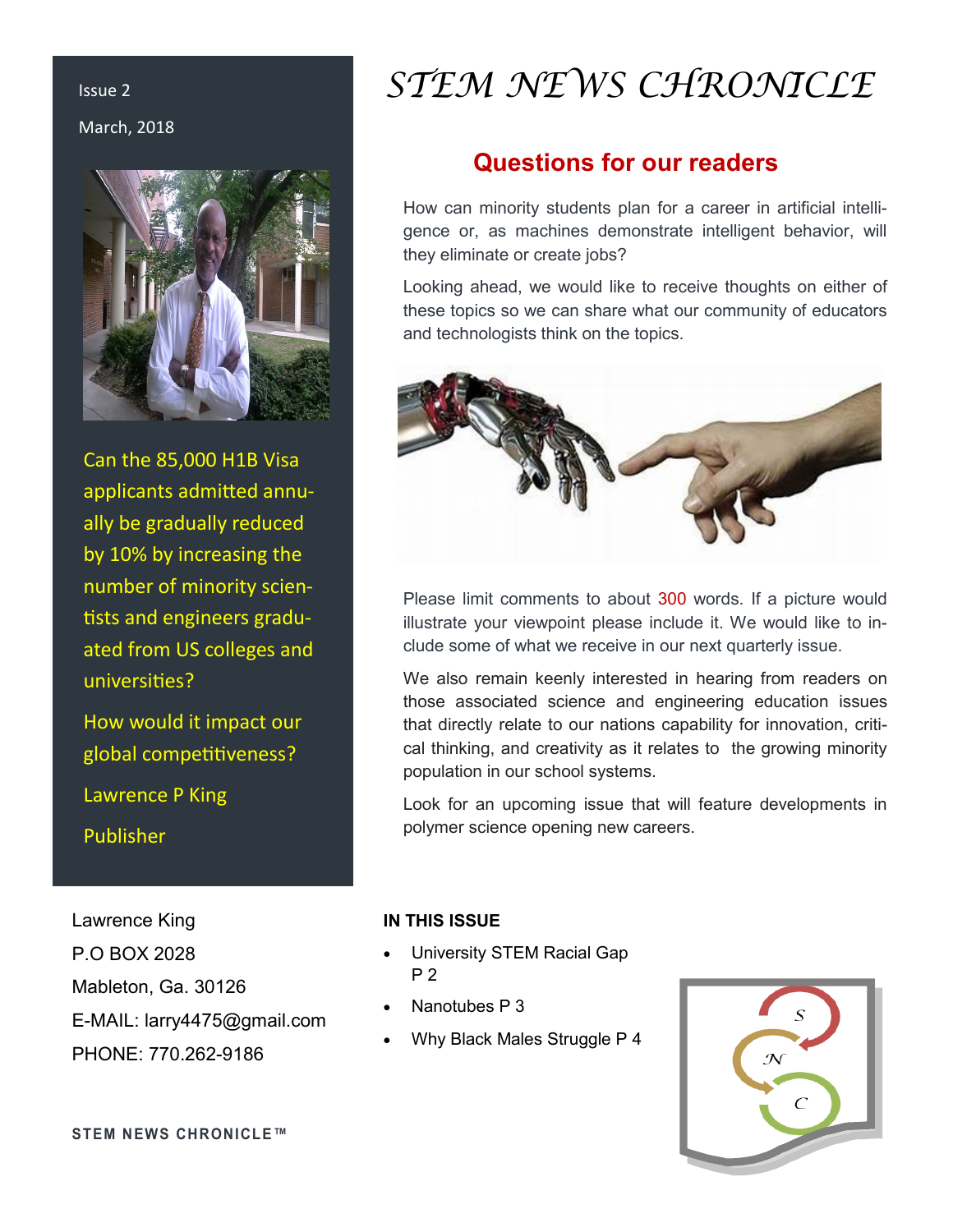#### **Are universities doing enough to close racial gaps in critical STEM fields?**

Students of color studying science, technology, engineering and math are underrepresented at schools around the country and even though most don't face overt racism as being reported recently, they face a set of challenges that have led to persistent issues of under-representation at the graduate levels and across STEM professions.

African-American and Latino workers comprise just 16 percent of the advanced manufacturing workforce, 15 percent of the computing workforce and 12 percent of the engineering workforce, rates that have remained essentially flat for more than a decade, according to the **U.S. News/Raytheon STEM Index.** 



Encouraging Blacks and Latinos, both growing populations, to pursue STEM careers is not limited to an equity issue for our science/ engineering workforce. It is crucial for the economy, as we have stated in earlier articles of the newsletter. Despite a national focus on directing more students toward science, technology, engineering and math fields – particularly women and minorities – the science/engineering workforce is no more diverse now than in 2001, according to data from **Change the Equation.** Nationwide, our science/engineering workforce is aging. About half of the workforce in engineering and advanced manufacturing is approaching retirement, and the growth in the percentage of young workers is not keeping pace with demand.

#### *Reader Feedback*

*"Awesome edition of the magazine!"*

Dr. Marvin D. Carr, Sr. Advisor, Office of the Director, Institute of Museum and Library Services

"*Thanks for sharing this helpful information. Looking forward to future issues".*

Kalonda Colson McDonald, MakerMinded, State Coordinator, Detroit Math Science Center Director

#### **Highlighting NASA STEM Program at York College**

Since 1999, this program has served over 20,000 students and many are in graduate schools or graduated with STEM degrees. Former participants happily reflect on their STEM learning experience provided by NASA STEM called SEMAA (Science, Engineering, Mathematics and Aerospace Academy) and MAA (MUREP Aerospace Academy; now replaced SEMAA). It is true that number of students entering in STEM field from this group is not remarkable, yet if we do nothing and meekly submit to the present-day reality, we will be missing out on a very critical and strategic goal to generate STEM pool for both present and future needs.

We also believe that traditional classroom teaching in K4-10 apparently lacks a great deal of ELO due to time- and - resource constraints and STEM program like MAA can significantly enhance and improve students STEM learning including physics by allowing students opportunities to enroll after school or Saturday STEM Program lasting 4 hours/week. Students generally do better in a situation where they find themselves to value a "sense of belonging" and importance of "STEM learning." They also greatly benefit from being part of a team and the strength of the group dynamics. I would rather describe students involvement in NASA STEM Program as curious learners working with complete spontaneity and helping each other to reach a new dimension of success.

**Nazrul I. Khandaker, Ph.D., P.G. Professor and Discipline Coordinator of Geology, CUNY**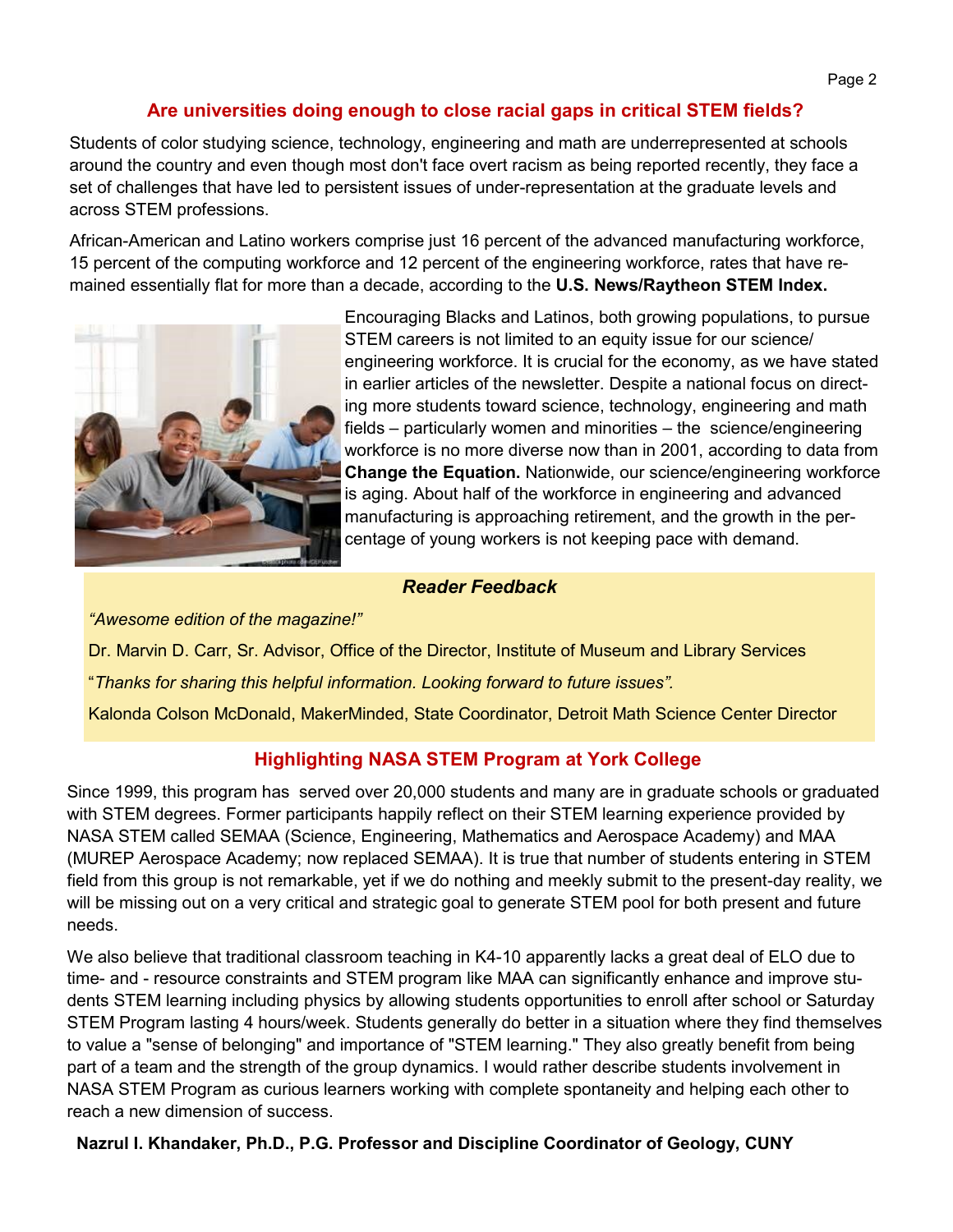## **Scientist at the Frontier of Nanotube Science**

Dr. Baratunde Cola is currently focused on understanding and designing thermal transport and energy conversion in nanostructures and devices – particularly those based on carbon nanotubes or polymers. His group develops tools to characterize thermal transport across several orders of scale for this purpose. His research interests also include scalable fabrication of organic and organic-inorganic hybrid nanostructures for novel technological use. These technologies include thermal interface materials, thermoelectrochemical cells, optical rectenna, carbon nanotube metal composites, and materials that can be tuned to regulate the flow of heat.

Dr. Cola's research involves theoretical and experimental components, and he seeks to solve problems with high importance to applications in clean energy (e.g., direct conversion) and the efficient utilization of energy (e.g., more efficient thermal management), and in major industrial segments such as consumer electronics.

"I went to college to do engineering and play football, but I always knew I wanted to be an entrepreneur. I was introduced to nanotechnology as an undergrad and it blew me away. I wanted to become an expert in nanotechnology because I thought there would be really great opportunities for people who really understood the technology but also had the business fire and acumen to go out and do something in the marketplace. When I started my PhD studies at Purdue University I started working on what was the superstar of nanomaterials, the carbon nanotube."

The carbon nanotube was this new form of carbon discovered in 1991 and it was like the Superman of nanomaterials. It's 10 times stronger than steel and 10 times smaller volume. It's the best conductor of heat, best conductor of electricity and so I wanted to do something with it that combined my background as a mechanical engineer with interest and expertise in heat transfer and nanotechnology."



### **Career Choices**

Biomedical engineers combine engineering principles with medical and biological sciences to design and create equipment, devices, computer systems, and software used in healthcare.

Biomedical engineers typically do the following:

Design biomedical equipment and devices, such as artificial internal organs, replacements for body parts, and machines for diagnosing medical problems

Evaluate the safety, efficiency, and effectiveness of biomedical equipment

Train clinicians and other personnel on the proper use of biomedical equipment

Research the engineering aspects of the biological systems of humans and animals with life scientists, chemists, and medical scientists

Biomedical engineers design electrical circuits, software to run medical equipment, or computer simulations to test new drug therapies. In addition, they design and build artificial body parts, such as hip and knee joints. In some cases, they develop the materials needed to make the replacement body parts. They also design rehabilitative exercise equipment.